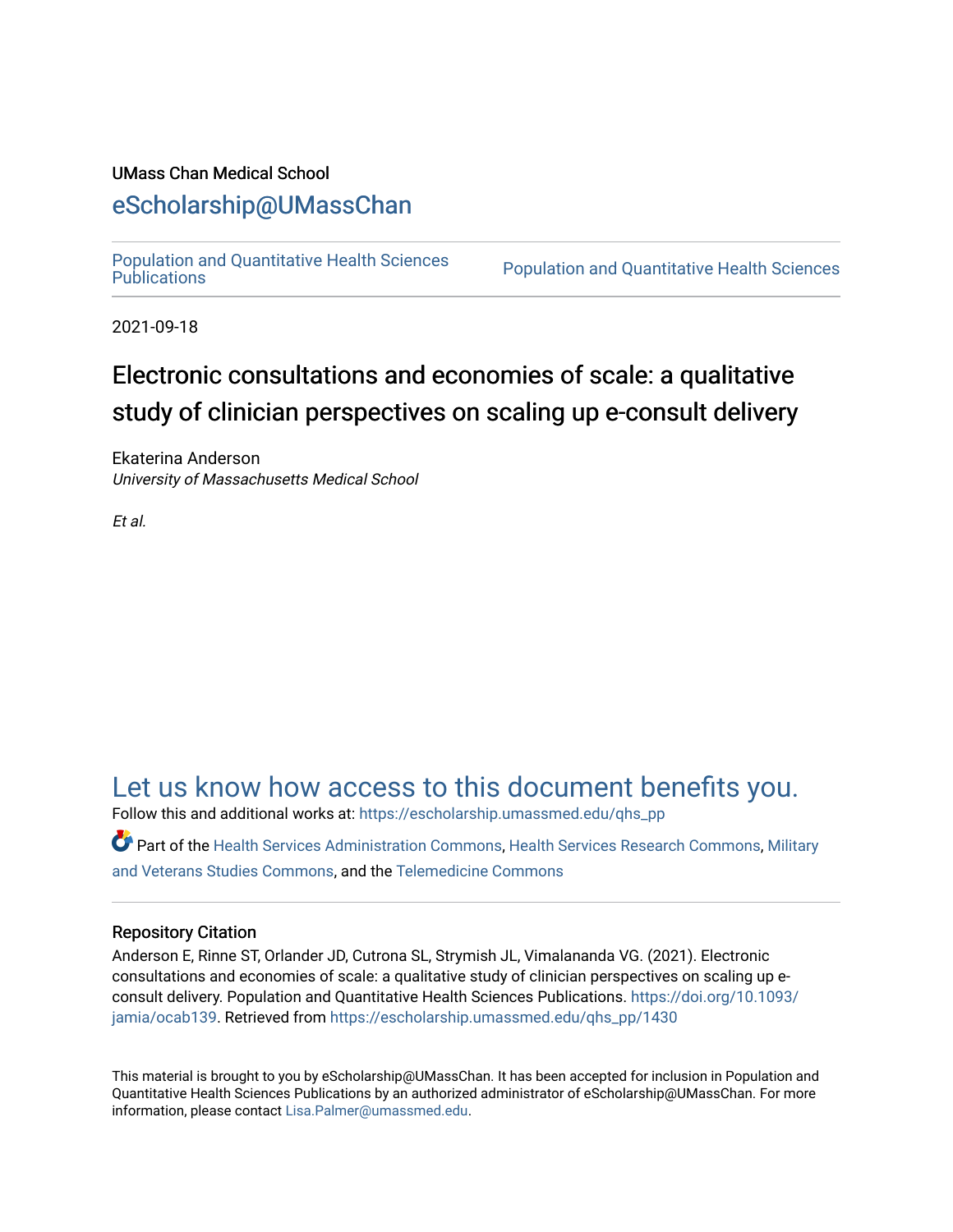

**OXFORD** 

# Research and Applications

# Electronic consultations and economies of scale: a qualitative study of clinician perspectives on scaling up e-consult delivery

# Ekaterina Anderson (D[,](https://orcid.org/0000-0001-7109-3054) <sup>1,2</sup> Seppo T. Rinne, <sup>1,3</sup> Jay D. Orlander, <sup>4,5</sup> Sarah L. Cutrona, <sup>1,2</sup> Judith L. Strymish, 6,7 and Varsha G. Vimalananda<sup>1,8</sup>

<sup>1</sup>Center for Healthcare Organization and Implementation Research, VA Bedford Healthcare System, Bedford, Massachusetts, USA, <sup>2</sup>Division of Health Informatics and Implementation Science, Department of Population and Quantitative Health Sciences, University of Massachusetts Medical School, Worcester, Massachusetts, USA, <sup>3</sup>Section of Pulmonary, Allergy, Sleep, and Critical Care Medicine, Boston University School of Medicine, Boston, Massachusetts, USA, <sup>4</sup>Medical Service, VA Boston Healthcare System, Boston, Massachusetts, USA, <sup>5</sup>Evans Department of Medicine, Boston University School of Medicine, Boston, Massachusetts, USA, <sup>6</sup>Medical Service and Section of Infectious Diseases, VA Boston Healthcare System, Boston, Massachusetts, USA, <sup>7</sup>Harvard Medical School, Cambridge, Massachusetts, USA, and <sup>8</sup>Section of Endocrinology, Diabetes, and Metabolism, Boston University School of Medicine, Boston, Massachusetts, USA

Corresponding Author: Ekaterina Anderson, PhD, Center for Healthcare Organization and Implementation Research, VA Bedford Healthcare System, 200 Springs Road (152), Bld. 70, Bedford, MA 01730, USA (ekaterina.anderson@va.gov)

Received 4 February 2021; Revised 18 May 2021; Editorial Decision 20 June 2021; Accepted 21 June 2021

#### ABSTRACT

Objective: To explore Veterans Health Administration clinicians' perspectives on the idea of redesigning electronic consultation (e-consult) delivery in line with a hub-and-spoke (centralized) model.

Materials and Methods: We conducted a qualitative study in VA New England Healthcare System (VISN 1). Semi-structured phone interviews were conducted with 35 primary care providers and 38 specialty care providers, including 13 clinical leaders, at 6 VISN 1 sites varying in size, specialist availability, and e-consult volume. Interviews included exploration of the hub-and-spoke (centralized) e-consult model as a system redesign option. Qualitative content analysis procedures were applied to identify and describe salient categories.

Results: Participants saw several potential benefits to scaling up e-consult delivery from a decentralized model to a hub-and-spoke model, including expanded access to specialist expertise and increased timeliness of e-consult responses. Concerns included differences in resource availability and management styles between sites, anticipated disruption to working relationships, lack of incentives for central e-consultants, dedicated staff's burnout and fatigue, technological challenges, and lack of motivation for change.

Discussion: Based on a case study from one of the largest integrated healthcare systems in the United States, our work identifies novel concerns and offers insights for healthcare organizations contemplating a scale-up of their e-consult systems.

Conclusions: Scaling up e-consults in line with the hub-and-spoke model may help pave the way for a centralized and efficient approach to care delivery, but the success of this transformation will depend on healthcare systems' ability to evaluate and address barriers to leveraging economies of scale for e-consults.

Key words: remote consultation, electronic health records, integrated delivery of healthcare, qualitative research, Veterans health services

Published by Oxford University Press on behalf of the American Medical Informatics Association 2021. This work is written by US Government employees and is in the public domain in the US.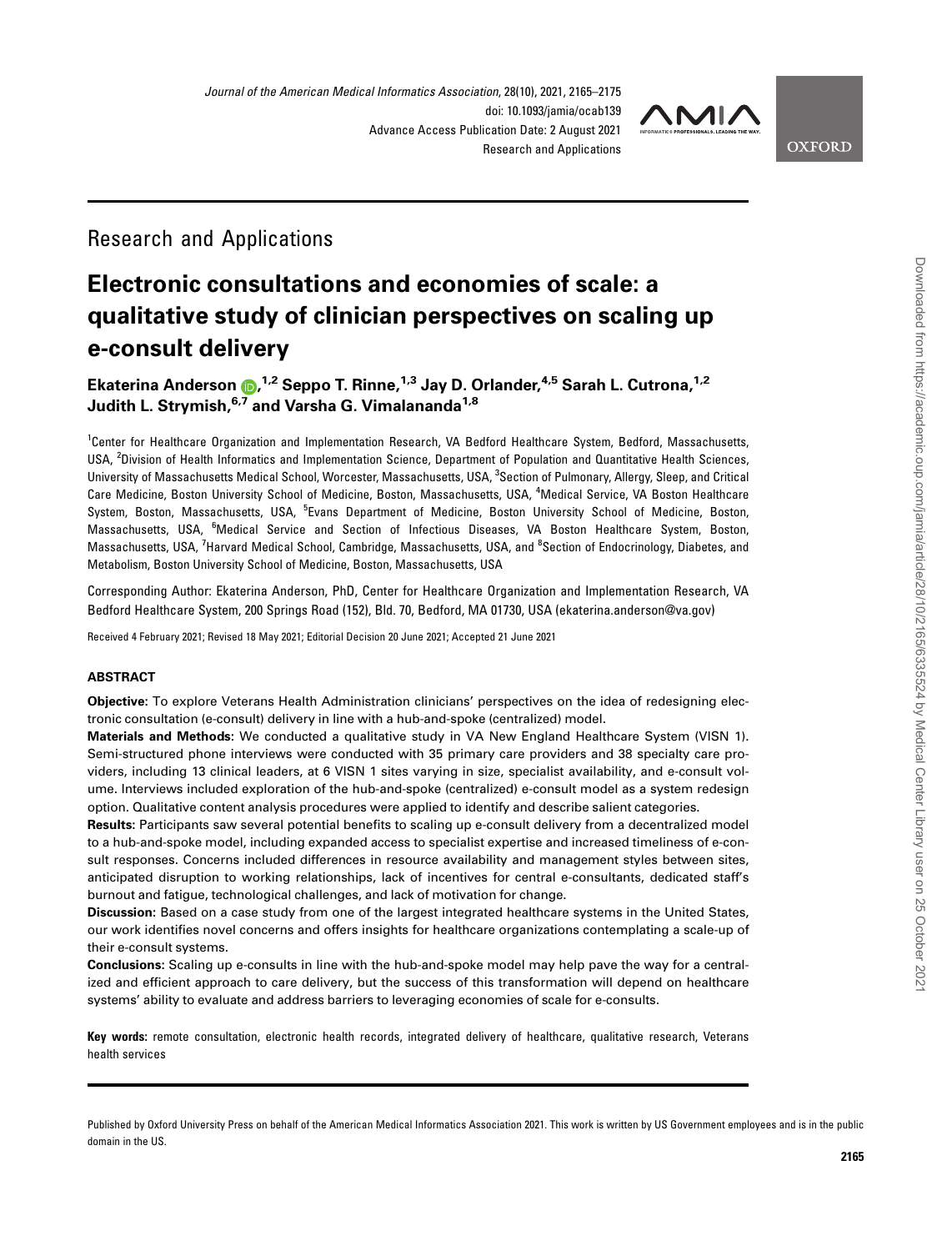#### INTRODUCTION

Faced with an imperative to increase efficiency and reduce costs without sacrificing service quality, healthcare organizations in the United States and abroad are increasingly looking to telehealth. The COVID-19 pandemic has accelerated this trend, resulting in rapid growth in the uptake and use of telehealth technologies. $1-3$  In this context, there is an urgent need to understand how these technologies can be scaled up even further while maintaining or improving care quality.

Electronic consultations (e-consults) are a technology wellpositioned for scaling up. E-consults are an asynchronous, electronic mode of clinician-to-clinician communication via a shared electronic health record (EHR), virtual platform, or mobile application.<sup>4</sup> By providing access to rapid specialist advice, e-consults empower primary care providers (PCPs) to manage a broader range of clinical issues $5-7$  and may obviate the need for a face-to-face specialist appointment altogether. $8-10$  Healthcare systems may be able to take advantage of economies of scale (ie, expand e-consult delivery while controlling the costs) by adopting a hub-and-spoke model, wherein a single pool of e-consultants (the "hub") serves multiple sites $11$ (also referred to as the "centralized e-consult model" below). The "hub" may be physical (eg, a specialty care service at a specific site) or virtual (a group of e-consultants drawn from multiple sites). See Figure 1 for a visual comparison of the hub-and-spoke and decentralized models.

The hub-and-spoke design principles have been applied to inperson and telehealth (provider–patient) healthcare services alike,

and the benefits discussed in the literature include increasing healthcare systems' capacity to serve larger numbers of patients, especially those in remote areas,  $12-15$  and improving access to "in house" specialists[.16,17](#page-10-0) The hub-and-spoke design is well-positioned to capitalize on the documented benefits of e-consults by further expanding the access of clinicians at remote or low-resource sites to specialist advice and sparing patients the time and expense of travel. This design benefits healthcare systems that include both medical centers with a high concentration of specialists and low-complexity facilities. Additionally, as e-consult responses in a hub-and-spoke model would be more amenable to standardization and tracking, a huband-spoke model may reduce undesirable variation in quality and ensure a more robust quality assurance mechanism.

Variations of a hub-and-spoke model have already been implemented in several organizations. A particularly successful example is the Champlain BASE program that began as a regional pilot and has gradually expanded across Ontario and to other Canadian provinces[.18,19](#page-10-0) There are also private, subscription-based platforms that provide primary care practices and health systems with access to specialist e-consults, such as Rubicon $MD<sub>1</sub><sup>20</sup>$  $MD<sub>1</sub><sup>20</sup>$  $MD<sub>1</sub><sup>20</sup>$  Arista $MD<sub>1</sub><sup>21</sup>$  $MD<sub>1</sub><sup>21</sup>$  $MD<sub>1</sub><sup>21</sup>$  Con $ferMed<sub>22</sub><sup>22</sup>$  and others. Research on e-consults contains numerous insights about barriers and facilitators to successful implementation of a new e-consult program.<sup>23–25</sup> However, little guidance exists on which factors health systems might want to consider prior to scaling up their existing e-consult system<sup>18</sup> or, indeed, implementing a huband-spoke e-consult model anew. This study is guided by the following research question: What are the barriers and facilitators to



Figure 1. A decentralized vs hub-and-spoke e-consult system.

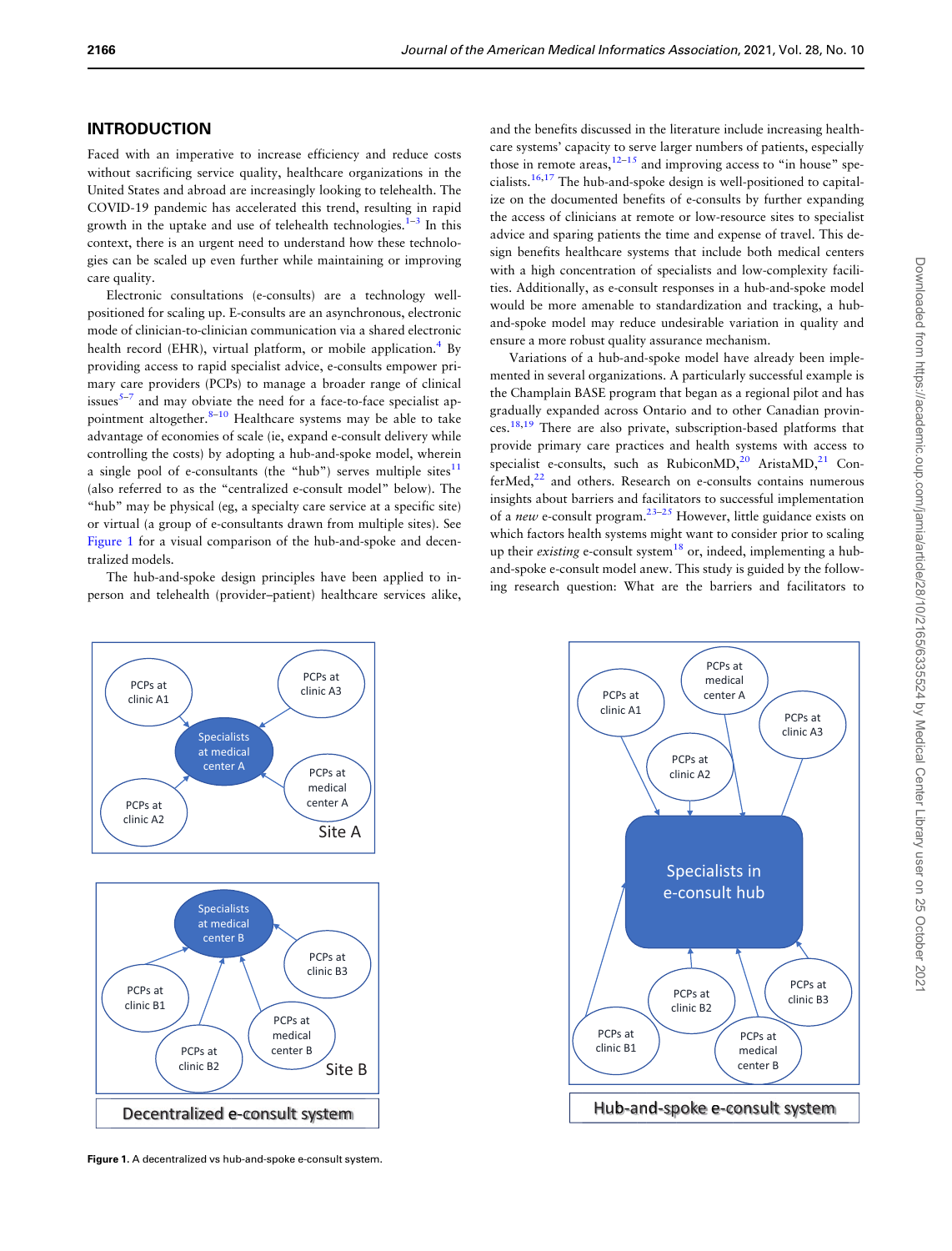#### Table 1. Site characteristics

|                                                                                         | Large sites <sup>a</sup>                                                                                                                                                                       | Small sites <sup>a</sup>                                                                                                                                                                |
|-----------------------------------------------------------------------------------------|------------------------------------------------------------------------------------------------------------------------------------------------------------------------------------------------|-----------------------------------------------------------------------------------------------------------------------------------------------------------------------------------------|
| Rural/urban (based on the VA Rural Veteran<br>Health Care Atlas FY 2015 <sup>29</sup> ) | Large sites serve predominantly urban veterans,<br>with rural veterans constituting a smaller<br>proportion ( $\sim$ 10% mean per site as of FY<br>$2015$ ).                                   | Small sites serve a large proportion of rural vet-<br>erans ( $\sim$ 45% mean per site as of FY 2015).                                                                                  |
| Complexity (based on the VHA Facility Com-<br>plexity Model <sup>b</sup>                | Two of the sites are designated as highest com-<br>plexity (1a); the third is medium complexity<br>(2)                                                                                         | Two of the sites are designated as low complex-<br>ity $(3)$ ; 1 is medium complexity $(2)$                                                                                             |
| Clinical workforce (based on internal VA data)                                          | As of FY20, the mean number of full-time<br>employees per site was $\sim$ 3300 including<br>$\sim$ 300 physicians.                                                                             | As of FY20, the mean number of full-time<br>employees per site was $\sim$ 1200, including<br>$\sim$ 80 physicians.                                                                      |
| Academic activity                                                                       | Two of the sites are AAMC (Association of<br>American Medical Colleges) members with<br>highest levels of teaching/research; the third<br>site has a moderate amount of teaching/re-<br>search | None of the sites are AAMC members; 1 of the<br>sites has a moderate amount of teaching/re-<br>search                                                                                   |
| Outpatient appointment volume <sup>30,31</sup>                                          | Higher outpatient appointment volume (a mean<br>of $>82000$ outpatient appointments sched-<br>uled, $>46$ 500 completed in October of<br>FY18 per site).                                       | Lower outpatient appointment volume (a mean<br>of $>45000$ outpatient appointments sched-<br>uled, $>24000$ completed in October of<br>FY18 per site).                                  |
| E-consult volume (based on internal VA consult<br>data)                                 | High (In FY18 across the 3 specialties included<br>in the study, the ratio between completed e-<br>consults and unique patients seen face-to-<br>face had a mean of $\sim$ 31% per site).      | Low (In FY18 across the 3 specialties included<br>in the study, the ratio between completed e-<br>consults and unique patients seen face-to-<br>face had a mean of $\sim$ 12% per site) |

a Due to concerns about participant identifiability, we did not include granular information for each site. Instead, we provide a general profile for the 2 categories of sites included in this study. Where appropriate, we provided rounded up means for each site group.

<sup>b</sup>In the VHA system, each site is assigned a complexity level (1–5) that is calculated based on patient volume and risk, clinical services complexity, and level of teaching/research.

implementing a centralized e-consult system? We explore this question by exploring the perspectives of clinicians in Veterans Health Administration (VHA), 1 of the first US health systems to adopt econsults.

#### MATERIALS AND METHODS

#### Setting

This study was conducted in the VA New England Healthcare System (VISN 1). One of the 18 VHA VISNs (Veterans Integrated Service Networks), VISN 1 comprises 8 VA Medical Centers (VAMCs) and more than 40 community-based outpatient clinics across New England. E-consults in VISN 1 (and VHA more generally) can be sent within the same VAMC, from a clinic to the "parent" VAMC, and between VAMCs. The latter approach is colloquially known as an "interfacility e-consult" (IFC) and is typically used if the referring clinician's local VAMC does not have the relevant specialty service available. Unlike the hub-and-spoke system, IFCs do not rely on an established pool of e-consultants and are instead managed by receiving services on an ad hoc basis.

As is the case for VHA more broadly, e-consult use in VISN1 is robust but associated with several challenges, including lack of access to specialists in some subspecialties, variation in e-consult request and response quality, technological barriers to EHR use across sites, and lack of protected time for specialists to complete e-consults.<sup>9,24,26-28</sup> Viewing the hub-and-spoke e-consult system as a powerful potential solution to these issues, our research team partnered with VISN1 leadership to explore the feasibility and acceptability of implementing this model on the VISN level.

#### Study design and site selection

We conducted a qualitative study using qualitative content analysis of semi-structured interviews to identify and describe salient categories. The study was conducted from October 2018 to September 2019. To increase feasibility while ensuring variation between sites, we selected 6 out of 8 VISN 1 sites, including 3 large urban sites with robust specialist availability and high e-consult volume and 3 smaller sites that are generally more rural, have fewer specialists, and tend to use e-consults less actively (Table 1).

#### **Participants**

We recruited PCPs and specialists at each site. Specialists were chosen to represent 3 high-volume medical subspecialties (cardiology, neurology, and pulmonology) and PCPs were recruited to represent a range of professional backgrounds (physicians and advanced practice providers). We also recruited clinical leaders at the site and VISN level to capture their perspectives on organizational context and priorities that may impact implementation of a hub-and-spoke design. All participants were identified using public directories, internal VA e-mail lists, or snowball sampling (via referrals from recruited participants). Invitations to participate were e-mailed. Verbal consent was obtained prior to each interview.

#### Data collection

Semi-structured interviews were conducted over the phone by the first author (EA), a medical anthropologist and experienced qualitative researcher. The interview opened with questions about participants' personal experiences, practices, and perspectives related to econsults. We asked participants to reflect on the idea of scaling up econsult delivery in the VISN to the regional level in line with the hub-and-spoke model. Participants were prompted to share their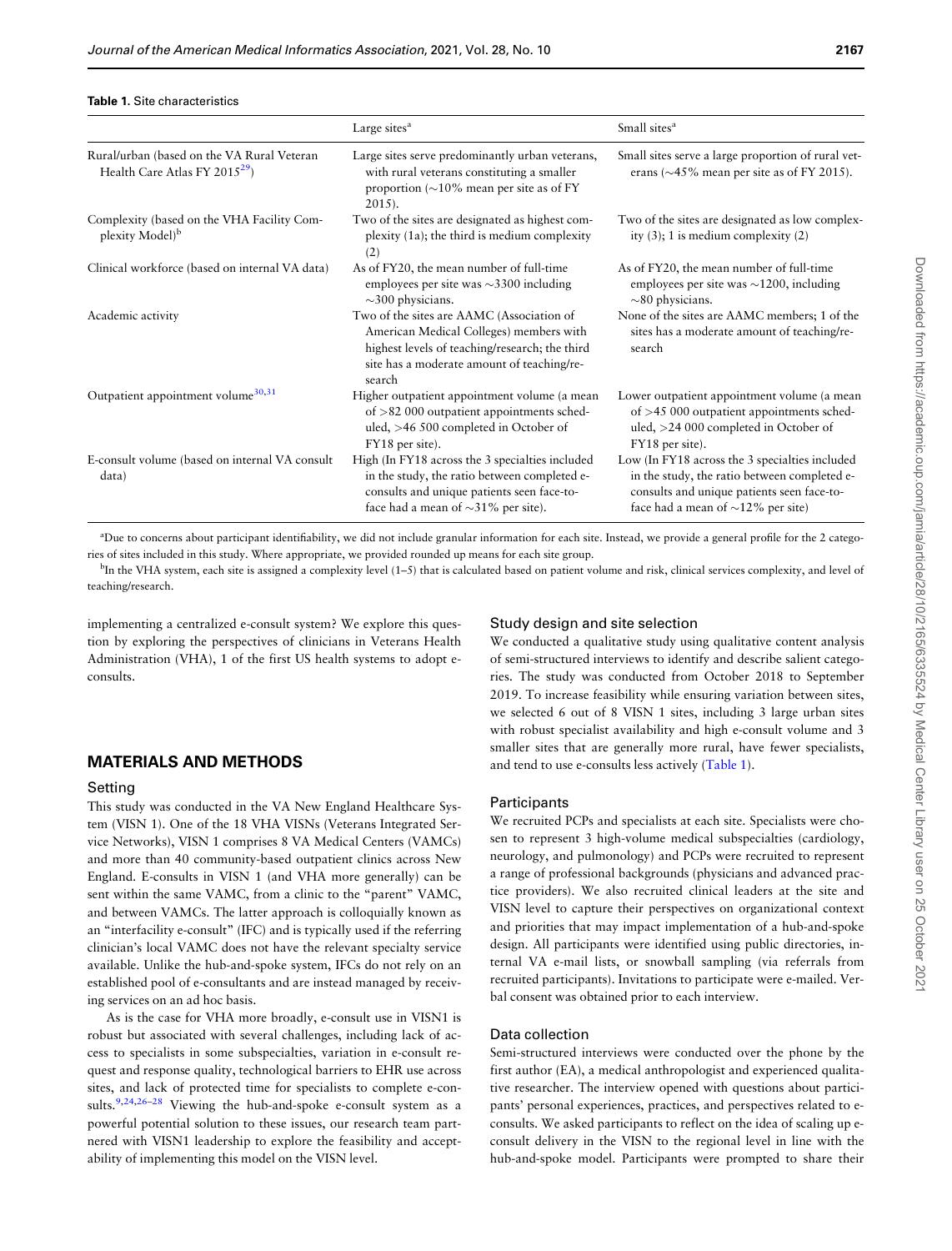#### **Table 2.** Characteristics of interviewees  $(N = 73)$

| Characteristic               | Number of interviewees<br>$N = 73(100\%)$ |
|------------------------------|-------------------------------------------|
| Interviewee by role          |                                           |
| Staff clinician              | $60(75.9\%)$                              |
| Clinical leader <sup>a</sup> | $13(16.5\%)$                              |
| Interviewee by site          |                                           |
| Site 1 (large)               | $19(26\%)$                                |
| Site 2 (large)               | 14 (19.2%)                                |
| Site 3 (large)               | $10(13.7\%)$                              |
| Site 4 (small)               | $10(13.7\%)$                              |
| Site 5 (small)               | $12(16.4\%)$                              |
| Site 6 (small)               | $6(8.2\%)$                                |
| VISN level                   | $2(2.7\%)$                                |
| Interviewee by specialty     |                                           |
| Primary care                 | $35(48.0\%)$                              |
| Cardiology                   | 14 (19.2%)                                |
| Neurology                    | $12(16.4\%)$                              |
| Pulmonology                  | $9(12.3\%)$                               |
| Other                        | $3(4.1\%)$                                |
| Interviewees by discipline   |                                           |
| Physicians                   | 63 (86.3%)                                |
| Nonphysicians                | 10 (13.7%)                                |

a Clinical leaders included clinicians in positions such as chief of medicine, chief of specialty care, chief of primary care, etc. Many, but not all, of these individuals were also either practicing PCPs or specialists in the 3 specialties included in the study. We decided not to provide more detailed information on their backgrounds so as to minimize the risk of inadvertent loss of confidentiality.

perspectives on the advantages and disadvantages of the model, as well as on the potential barriers and facilitators to implementing the model in VISN 1. See Appendix 1 for the interview guide and details on its development. Interviews continued until thematic saturation was reached (the last few interviews did not generate any new concepts).

#### Data analysis

Interviews were audio-recorded and transcripts imported into NVivo (QSR International). Qualitative content analysis procedures were used for data analysis.<sup>[32](#page-10-0)</sup> The initial code book, developed by 3 coders (EA, STR, VV), included both a priori and emergent concepts derived from transcripts. A subset of 15 transcripts was coded collectively to align coding approaches and refine the code book. Subsequently, all transcripts were coded individually, with the team meeting periodically to discuss difficult passages. After the coding was completed, the first author reviewed all passages pertinent to the hub-and-spoke system in the transcripts and identified categories describing the strengths and challenges of this approach as discussed by interviewees. The resulting categories were further refined through iterative discussion with coauthors. See Appendix 1 for additional details.

This study was approved by the VA Bedford IRB.

#### RESULTS

We interviewed 35 PCPs and 38 specialists in 3 specialties, including 13 clinical leaders, across 6 sites and at the VISN level (Table 2).

Interviewees anticipated the hub-and-spoke e-consult system to have both benefits and challenges (see [Tables 3](#page-5-0) and [4](#page-6-0) for illustrative quotes).

#### Perceived benefits of the hub-and-spoke e-consult system

Expanded access to specialist expertise was the most commonly mentioned benefit of the centralized e-consult system. PCPs at smaller, more rural sites were particularly enthusiastic about the prospect of acquiring access to specialties that are unavailable or understaffed at the local level, and some specialists also mentioned this advantage. Some clinicians conjectured that expanding access to econsults via a hub-and-spoke system might help avoid referrals "to the community" (ie, to non-VA clinicians).

Several interviewees thought that a centralized system would be beneficial to specialists in need of advice of other specialists with expertise in niche areas (eg, neurosurgery, pulmonary hypertension). Indeed, there was a perception that a centralized system could capitalize on specialty services' areas of strength across different sites by expanding access to the highly specialized clinical expertise of certain specialists to other facilities beyond the medical center where these specialists are based.

Finally, several interviewees suggested that a central e-consultant would be able to provide more detailed and efficient responses if they had protected time to answer e-consults. This is not currently the case in VISN 1, where consultants generally have to fit e-consult responsibilities in among the rest of their duties.

#### Perceived barriers to the hub-and-spoke e-consult system

A diverse set of anticipated barriers emerged from our interviews, including local differences between sites, central e-consultants' lacking an incentive to provide high-quality responses, potential erosion of local interclinician and clinician–patient relationships, risk of burnout for central e-consultants if fully dedicated to the task, and technological barriers. A perception that the hub-and-spoke model does not provide additional benefit over the current system was also mentioned by a minority of participants.

#### Local differences

The most prominent barrier invoked by interviewees had to do with the perceived differences between sites comprising the hub-andspoke system. While clinicians at all sites would be able to take advantage of the hub-and-spoke system, the centralized model would, by definition, actively draw on specialists at large (well-resourced) sites to staff the "hub," whereas the smaller (low-resource) sites would be the primary beneficiaries. Many specialists, at large and small sites alike, doubted whether e-consultants at large sites would have sufficient knowledge of care processes at less complex facilities. Interviewees pointed out that the 8 sites constituting VISN 1 differ significantly with regard to which resources (diagnostic procedures, therapeutic interventions, appointments with subspecialists) are available and how easily accessible they are (whether considerable wait time and/or travel is involved). As a result, the reasoning went, a specialist who is not well-versed in these nuances may recommend a course of action that would not be feasible for the local PCP. Many interviewees felt that it would be challenging or even impossible for a single person to keep abreast of all local differences. However, other interviewees did not feel that local differences would be an insurmountable barrier and suggested educating central e-consultants on local context and creating a regularly updated inventory of locally available resources.

A variation on this concern focused on differences between local clinical "styles." Some interviewees felt that specialty care services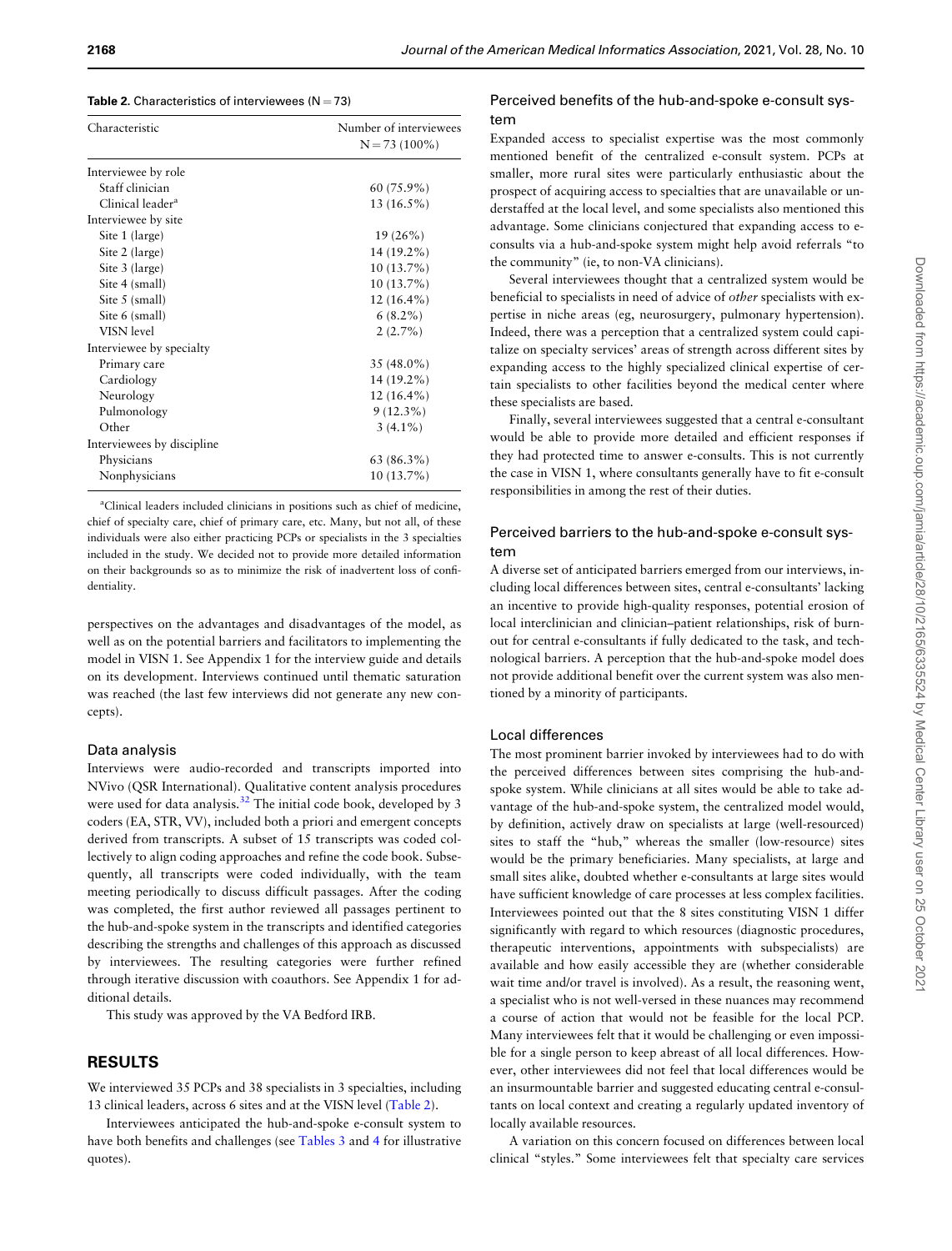<span id="page-5-0"></span>

|  |  | <b>Table 3.</b> Categories and illustrative quotes: benefits of the hub-and-spoke e-consult system |  |  |  |
|--|--|----------------------------------------------------------------------------------------------------|--|--|--|
|--|--|----------------------------------------------------------------------------------------------------|--|--|--|

| Category                                               | Illustrative quotes                                                                                                                                                                                                                                                                                                                                                                                                                                                                                                                                                                                                                                                                                                                                                                                                                                                                                                                                                                 |
|--------------------------------------------------------|-------------------------------------------------------------------------------------------------------------------------------------------------------------------------------------------------------------------------------------------------------------------------------------------------------------------------------------------------------------------------------------------------------------------------------------------------------------------------------------------------------------------------------------------------------------------------------------------------------------------------------------------------------------------------------------------------------------------------------------------------------------------------------------------------------------------------------------------------------------------------------------------------------------------------------------------------------------------------------------|
| Access to specialist expertise for low-resource sites  | "The hub and spoke system would be perfect for things like neurosurgery, which we<br>don't have here" (01, SS1, <sup>a</sup> PCP).<br>"I mean, it's interesting. I can see that being relevant to opening up access to maybe                                                                                                                                                                                                                                                                                                                                                                                                                                                                                                                                                                                                                                                                                                                                                        |
| Keeping patients within VA                             | some areas in more community-based or rural sort of settings" (02, LS2, cardiologist).<br>" I think there's certain specialties that exist at some of the larger medical centers<br>that they do not have at other sites, and so they are referring out to the community<br>and there may be opportunity there to use e-consults" (03, LS1, leader).                                                                                                                                                                                                                                                                                                                                                                                                                                                                                                                                                                                                                                |
| Access to subspecialty expertise for other specialists | "there might be more of a role for subspecialty e-consults, and I'm thinking specifi-<br>cally of like, there's a guy named  who does pulmonary hypertension, which is a<br>very sort of—you know, specialized topic. And I've never done an e-consult to him,<br>but that would be something I would like to have available, potentially" (04, SS3, pul-<br>monologist).                                                                                                                                                                                                                                                                                                                                                                                                                                                                                                                                                                                                           |
| Capitalizing on local sub-specialty expertise          | "There might be a multitiered e-consult system in which there are some specialists—<br>for instance, dementia specialists, seizure specialists, of which we do have several in<br>the VISN. We have some areas, like , who have a dementia unit. We have some<br>areas, like , that have a seizure unit. We in [SS2]  do not have either one of them.<br>So, what that means is that we would review all the e-consults. If we did not have the<br>specific knowledge that would be needed, then we would refer it—then we would<br>bump it to the specific person who did have more knowledge to determine whether<br>that person would benefit from traveling to  or to , or whether that person should<br>see us first, or whether that patient can just be answered by an e-consult" (05, SS2,<br>neurologist).                                                                                                                                                                 |
| Protected time                                         | "E-consults [are not] always given the attention that they need. sometimes you can<br>get back a sentence that doesn't totally answer the question or makes it clear that the<br>provider didn't fully review the chart either, because they didn't have the time, or<br>whatever. I think if someone's job was to sit there and really review the chart in [the]<br>way that you do when you see face-to-face patients, and it wasn't sort of viewed as an<br>add-on type of task—you know, adding on to the millions of other things we have<br>that we're thinking about each day as a clinician. I think if you had someone who is<br>devoted specifically to that, and maybe it would be someone who feels more comfort-<br>able in that type of setting. Maybe you know, someone who prefers not to have pa-<br>tient interactions. I think that could benefit everybodycertainly, I think, from an<br>access standpoint, it would be a huge benefit" (06, LS2, neurologist). |

<sup>a</sup>In this and the subsequent table, the 3-digit number following the interviewee ID number refers to the interviewee's location where LS1 is "large site 1," SS1 is "small site 1," etc).

across sites vary in their management styles, especially for those clinical areas where guidelines do not provide hard-and-fast rules. In such situations, they opined, a central e-consultant might end up making a recommendation counter to the approach favored by the local service, which would not be locally acceptable.

#### Local relationships

Many interviewees were worried about the implications of a huband-spoke system for the established local relationships—between clinicians and between clinicians and patients. Participants opined that having a personal relationship with the local e-consultant in a decentralized system allows referring providers to have more trust in the recommendations. Some specialists, across large and small sites alike, shared that they target the tone and content of their advice based on their knowledge of the referring provider's personality and clinical style, an approach which would be less feasible in a centralized system with a much larger "pool" of e-consult senders.

Participants also thought that a hub-and-spoke system would not work as well for patients who are already followed by a local specialty service. Not surprisingly, there was a sense that specialists who have an established relationship with a patient might have better insight into that patient's care and preferences. For example, 1 specialist pointed out that, while a central e-consultant might have a

more 'objective' approach, the lack of a personal acquaintance between the consultant, patient, and local providers would be a significant disadvantage.

#### Lack of incentives for central e-consultant

Specialists and PCPs alike worried that central e-consultants, unlike their local counterparts, would lack an incentive to provide judicious, high-quality e-consult responses. This concern took on a different emphasis in each case. Generally, participants felt that, in the current system, specialists are motivated to provide high-quality, detailed e-consult responses because well-answered e-consults will often prevent a face-to-face referral to specialist's service and thus free them to see other patients. By contrast, there was a suspicion that econsultants in a hub-and-spoke model would lack this incentive. Specialists, most of them at large sites, feared that a central e-consultant might have a lower threshold to recommend a face-to-face visit, which could potentially lead to an increase in local clinic volume. (In VA's context, an unmanageable number of face-to-face referrals might undermine VA's commitment to providing timely care to veterans.) For PCPs, the worry primarily focused on the quality and level of detail in e-consult responses. These participants were concerned that centralized e-consultants, lacking the motivation to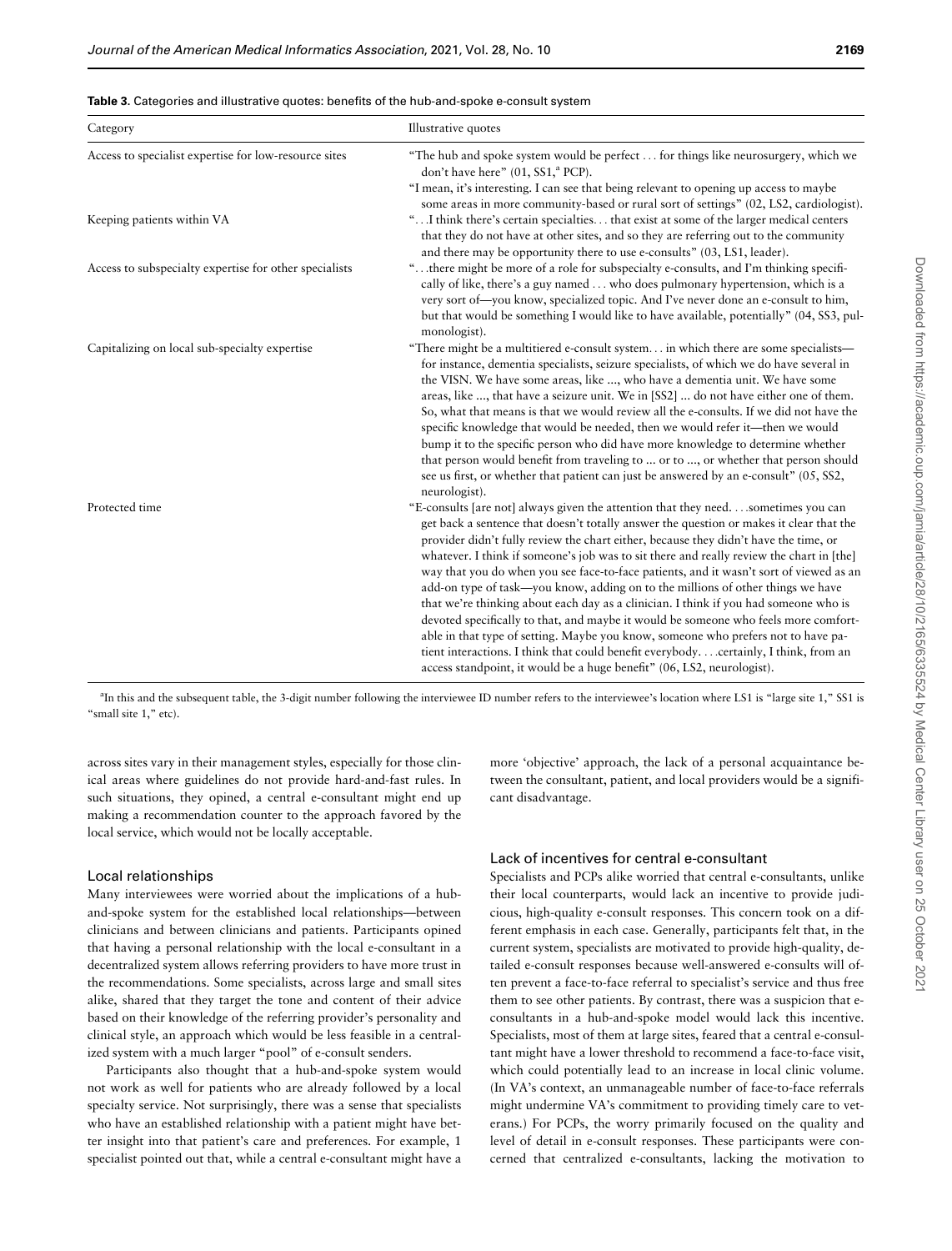<span id="page-6-0"></span>Table 4. Categories and illustrative quotes: barriers to the hub-and-spoke e-consult system

| Category                                                                                | Illustrative quotes                                                                                                                                                                                                                                                                                                                                                                                                                                                                                                                                                                                                                                                |
|-----------------------------------------------------------------------------------------|--------------------------------------------------------------------------------------------------------------------------------------------------------------------------------------------------------------------------------------------------------------------------------------------------------------------------------------------------------------------------------------------------------------------------------------------------------------------------------------------------------------------------------------------------------------------------------------------------------------------------------------------------------------------|
| Local differences: Resources                                                            | " if you have somebody in [large site] doing an e-consult on somebody in-let's say, [re-<br>mote rural area]—they're going to run into issues of just what services are available<br>where, and where they are available. And if they recommend, let's just say, navigational<br>bronchoscopy, that can't be done within 100 miles of where that person lives. So some-<br>how they would need to know what resources are available in each area, because they<br>are not uniformly distributed" (04, SS3, pulmonologist).<br>"I'm not wild about it. one reason why I'm not wild about it is there is an enormous vari-                                           |
|                                                                                         | ability in resource availability. So you know, sometimes we'll get a message from some<br>consultant say, have the patient do a CT scan right now. I say wait a minute, we're in<br>We don't have a CT scan right now. What are you talking about? I'm fearful from that<br>concept that you're going to have a very well-meaning specialist up at  trying to make<br>a suggestion to somebody down at the little clinic in  without really having a good un-<br>derstanding about what that might mean, logistically" (07, LS1, PCP).                                                                                                                             |
|                                                                                         | "You know, if it was someone who was doing this at a national level, I would be concerned<br>about that. I think physicians are smart people and I think if they have to sort of get a<br>sense of the resources in 7 or 8 different places, I think that's probably something that<br>they could handle. Even if it means contacting the neurologist, maybe you'd need regular<br>meetings where you contact the neurologist at each institution quarterly and just ask for<br>an update. Are you doing EMGs, are you doing EEGs, are you doing MRIs? you check<br>in quarterly and just let people know. But I think if this is your full-time job or you're do- |
|                                                                                         | ing this regularly, I think after a while you just know. [One site] offers this. [Another site]<br>offers that. And I think, as a general rule of thumb, most of the bigger places offer every-<br>thing, and the smaller places don't tend to offer a whole lot. So I think you can kind of<br>use logic and updates and I don't anticipate that that would actually be much of a prob-<br>lem" $(06, LS2, neurologist)$ .                                                                                                                                                                                                                                        |
| Local differences: Clinical styles                                                      | "It is appropriate for areas that are well-defined within the guidelines But there are<br>many areas, for instance, [where] there remains great heterogeneity in the care. And<br>therefore [One site] may be one that pushes intervention, while [another site] in their<br>management style uses medications for thatso, you have to understand the cultural<br>differences, the geographic distribution of the heterogeneity of care. In areas that are<br>still ambiguous within the guidelines" (08, LS2, cardiologist).                                                                                                                                      |
| Lack of central e-consultant's incentive                                                | "[One aspect of it] is whether or not the person who is deciding whether an e-consult should<br>result in an actual visit by a [LS1] physician, whether that decision is being made by a<br>[LS1] cardiologist versus somebody who doesn't have any connection with us And you<br>know, then all of the sudden, we start getting all of these patients coming in where there<br>really hasn't been a discussion I think we would want that decision to be made by a car-<br>diologist who is in [LS1] about whether it is appropriate to see this patient in [LS1].<br>There's an accountability there" (09, LS1, cardiologist).                                   |
|                                                                                         | "I would hate for somebody [to convert] an e-consult to face-to-face because, when you<br>convert to face-to-face, the patient has to be in within 30 days Without having a say to<br>it. Because we might not agree with that person (10, LS3, cardiologist).<br>"If they're up—you know, someplace not local, and they're not going to be the one seeing<br>the patient, whether or not-or at least potentially seeing the patient, whether or not that<br>might shift—you know, again, kind of how much they tell you to do versus them taking<br>the ball into their court" (11, LS2, PCP).                                                                    |
| Local relationships—clinicians have more trust<br>in local specialists' recommendations | "the piece that I don't like about a centralized process is that the providers who are<br>sending the e-consult know who it is, know which pulmonologist is responding to them<br>And so, there's a kind of—you have greater confidence in a personalized connection I<br>think there's also an advantage that the person who is placing the e-consult sends<br>something to me, it's pretty easy for them to then say, do a little Skype message to me<br>saying-did you really mean this? Or pick up the telephone and say-did you really                                                                                                                        |
|                                                                                         | mean that? I think keeping it within one facility. makes communication a little bit<br>more effective, because it's a more personalized connection as opposed to sort of a deper-<br>sonalized connection" (18, LS2, pulmonologist).<br>" when I get an e-consult back from a consultant that I trust, I'm very likely to follow<br>their recommendations to the T. You know? And, if it's a stranger, and I don't know<br>whether they are good or bad at what they do, like, where does that sort of fit in? I would<br>really-I would truly hate it" (12, LS2, PCP).                                                                                            |
| Local relationships-specialists can tailor their<br>response to specific sender's needs | "sometimes we know the providers well enough to know that they are worried about or<br>whether we can tell them what to recommend they do, or whether we feel like they're<br>never going to want to do this, we better turn this into a face-to-face consult and see the<br>patient ourselves. So, I'm not sure that a central system for e-consults is going to work<br>that well, because of that" (13, SS3, neurologist).                                                                                                                                                                                                                                      |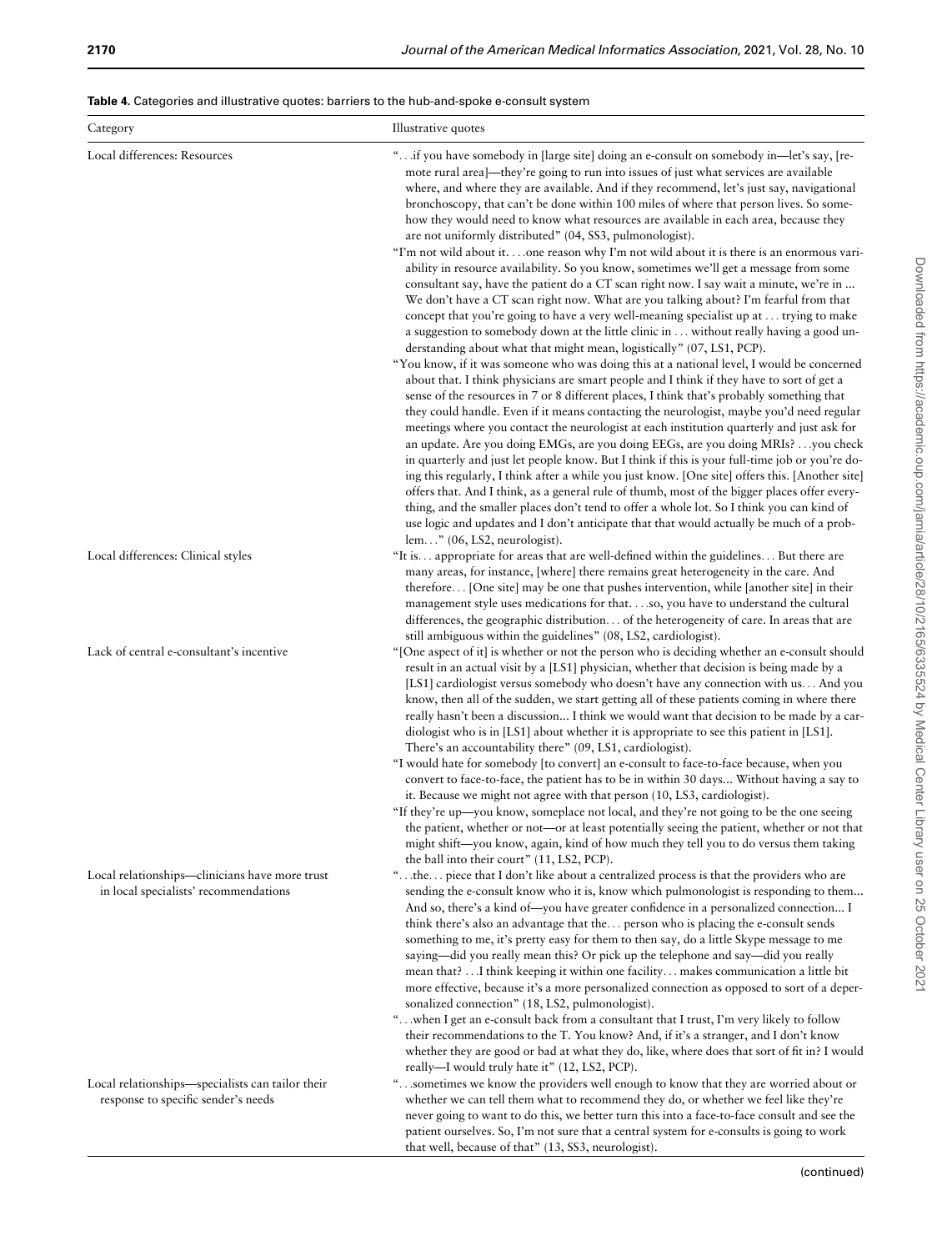| Category                                                                    | Illustrative quotes                                                                                                                                                                                                                                                                                                                                                                                                                                                                                                                                                                                                                                                                                                                                                                                                                                                                                                                                                                                                                                                                                                                                                                                                                                                                                                                                                 |
|-----------------------------------------------------------------------------|---------------------------------------------------------------------------------------------------------------------------------------------------------------------------------------------------------------------------------------------------------------------------------------------------------------------------------------------------------------------------------------------------------------------------------------------------------------------------------------------------------------------------------------------------------------------------------------------------------------------------------------------------------------------------------------------------------------------------------------------------------------------------------------------------------------------------------------------------------------------------------------------------------------------------------------------------------------------------------------------------------------------------------------------------------------------------------------------------------------------------------------------------------------------------------------------------------------------------------------------------------------------------------------------------------------------------------------------------------------------|
|                                                                             | "I've learned to figure out which people-because most e-consults for us come from pri-<br>mary care. Which primary care docs I could—quote/unquote—trust fully and be able to<br>do the e-consult. And which ones I might be a little more concerned or may want to look<br>at it more deeply or, frankly, just convert those to an office visit. So it is somewhat depen-<br>dent on who the referring doc is, how well I know them, and how much I trust their neu-<br>rological exam and other aspects. So there is some selectivity on that part" (14, LS3,<br>neurologist).                                                                                                                                                                                                                                                                                                                                                                                                                                                                                                                                                                                                                                                                                                                                                                                    |
| Local relationships-local specialists under-<br>stand their patients better | "I think that it would make sense because you would have more kind of homogeneity<br>in terms of the response and probably the style of response and having kind of a more<br>objective outlook by having a person who likely was never involved in the clinical care<br>of that patient be the person responding.that would be the strength, to have an objec-<br>tive opinion. However, that's also the weakness, to have someone who doesn't know<br>anything about the patient potentially answering, whereas there could be somebody lo-<br>cally who knows something about the patient that could weigh in. So, I mean I think<br>there's certainly advantages to that, but the biggest disadvantage would be the lack of<br>clinical connection with both the patient as well as the potential local providers in the<br>area" (15, LS2, cardiologist).                                                                                                                                                                                                                                                                                                                                                                                                                                                                                                      |
| Central e-consultant burnout/fatigue                                        | "I think  not to have people revolt, to do like a centralized e-consult system, I think you<br>would have to let them know that it's coming, and then you would have to pay people<br>for their time. Meaning, for the most part, these are clinicians that will be doing the e-<br>consults, and they have a bunch of other competing responsibilities And even just<br>thinking about issues related to burnout and attrition, that the VA is losing neurologists<br>every year. I mean, there's already a nationwide shortage outside the VA for neurologists.<br>There's a VA nationwide shortage for neurologists. So, then if you want to add insult to<br>injury and push more people out the door, give them more things to do and not pay<br>them" (16, LS2, neurologist).<br>"Well, I think if you have 1 designated individual who is doing a lot of this, they would be<br>subject to burnout, because I think this would be a very taxing assignment. Just answer-<br>ing e-consults, I think that would be tough work. When I do it, I'm on the consult service,<br>we spend an hour—it may involve an hour a day, looking at e-consults. And I do it for<br>short periods of time for a couple of weeks on end, and I wouldn't want to do that persis-<br>tently. It's just a bunch of consults every day, not, a huge stream of consults—that would |
| Technological barriers/Interoperability                                     | be overwhelming. I think you would have a lot of burnout if you did that" (17, LS1, pul-<br>monologist).<br>"[I can think of] a couple things. One, the consultants would have to have access to the<br>CPRS at each site. So that would have to be set up. And it's difficult to use the JLV [an<br>EHR tool that allows clinicians to view patient charts at other VAs] So it's sort of cum-<br>bersome to use that. It's just not a very user-friendly kind of way to look at a medical re-<br>cord. So I think that could potentially be a problem" (18, LS1, pulmonologist).<br>"If somebody didn't go into the chart because if you know that right now to go into the<br>chart—if I want to look at some study we did, it's in VistA Imaging. If I want to go to<br>[another site], it's in another whole different web-based system to go see it So that's<br>where I would be concerned about these individuals that would be at a hub, trying to<br>cover all of that. Because they're not going to see it. Until we open up the whole entire<br>VISN1, which I've been an advocate for, open up all the charts across the board so we all<br>can see everything and order stuff in and out of the systems, because right now we can't"                                                                                                                   |
| Lack of motivation for change                                               | (19, LS3, leader).<br>" I think we already within our VISN do receive consults from other facilities and we can<br>place them to other facilities as well, so we kind of do that already" (20, LS1, cardiolo-<br>gist).<br>"I guess I don't fully understand the model, so that's why I'm hesitating. Like I'm not sure<br>what it would add. So if I had, for example, if I felt like I wasn't getting the kind of<br>responses I wanted, and that changing that process would give me faster, better<br>responses, or more detailed, or whatever, then I would see that" (21, LS2, PCP).                                                                                                                                                                                                                                                                                                                                                                                                                                                                                                                                                                                                                                                                                                                                                                          |

prevent as many unnecessary face-to-face visits as possible, may be less likely to provide thorough responses.

### Dedicated staff's burnout/fatigue

One concern about the feasibility of the hub-and-spoke system had to do with the perceived impact on the dedicated staff. Several interviewees, all of them at large sites, were worried that the e-consultant in a hub-and-spoke system might be at risk for burnout or fatigue. Some felt that this would be the case if the central e-consultants were not provided with sufficient work credit or protected time and, as a result, had to field large volumes of e-consults on top of other responsibilities. Others thought that having to exclusively answer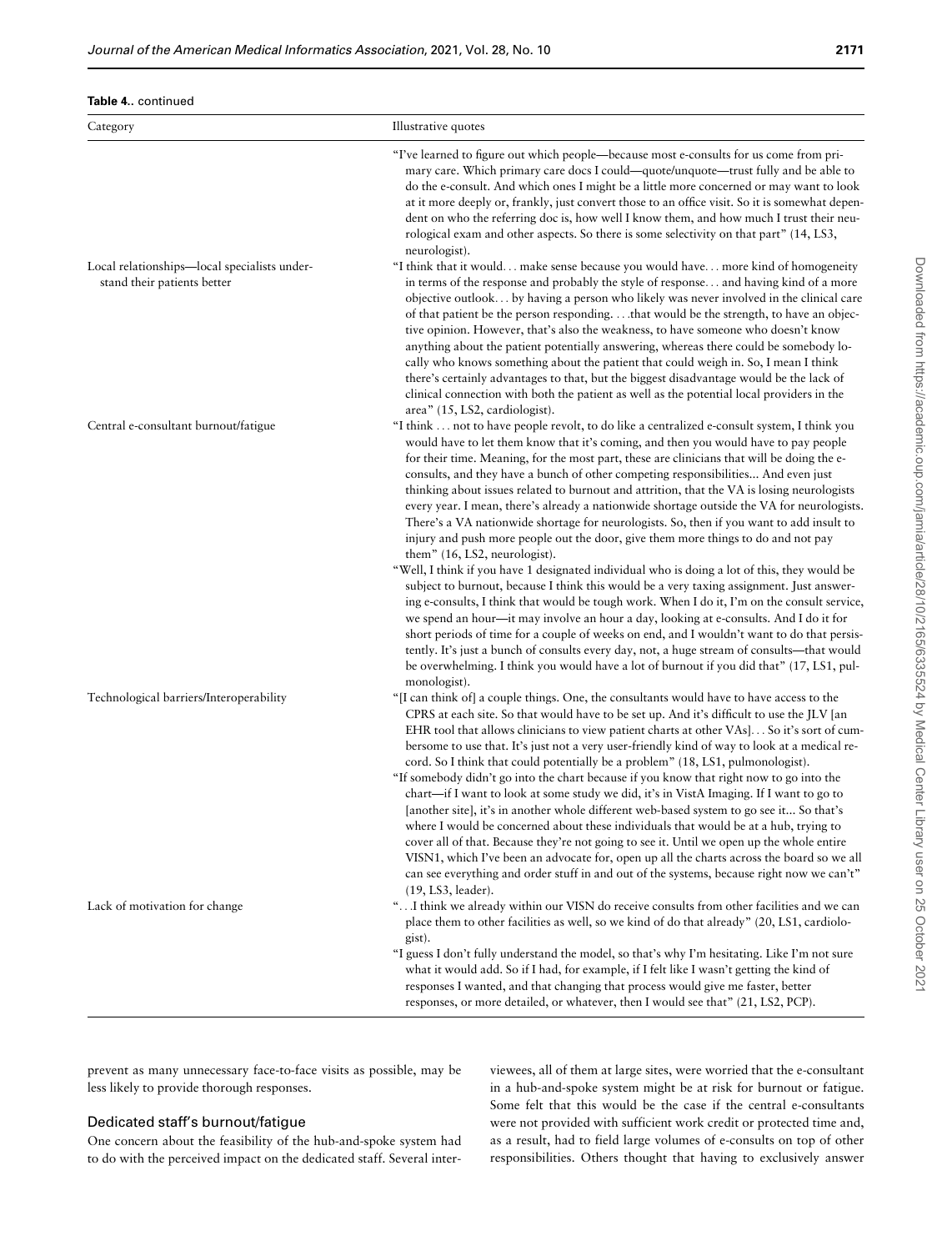e-consults as one's main or sole clinical responsibility would be monotonous and taxing.

#### Technical barriers/interoperability

Some of our interviewees worried about technical barriers to implementing a hub-and-spoke e-consult system. In the current system, clinicians can access charts of patients at their own VA using CPRS, VA's legacy EHR system. The JLV (Joint Legacy Viewer) is another platform used to view records from other VAs. In the context of econsults, the JLV may be used if the patient receives care at a different VA from the one where the consultant is employed or if the patient is at the same VA but has records from other facilities in their chart. Our interviewees were concerned that this arrangement would not be conducive to a hub-and-spoke system where interoperability is crucial because specialists would routinely need to access patient charts located at other VAs.

#### Lack of motivation for change

Finally, a small group of participants did not perceive a benefit of hub-and-spoke over the current, local model. As mentioned above, clinicians in VISN 1 can place e-consults to clinicians at other VAMCs when specific agreements have been formalized. Generally, these "interfacility e-consults" flow from smaller, more remote sites with limited specialist availability to larger, urban VAMCs. Interfacility e-consults are not systematically employed across the VISN, and there is no standardized approach to quality assurance. Nonetheless, a number of specialists and primary care providers, at both large and small sites, felt that the current e-consult model worked sufficiently well and told us that they saw no reason for changing it.

#### **DISCUSSION**

In this article, we examined clinician perspectives on scaling up econsult use from a decentralized, local model to a regional hub-andspoke model. While a hub-and-spoke approach has been successfully used and studied in application to telemedicine,  $1^{3,14,33}$  in particular with stroke care,  $34,35$  $34,35$  the literature on scaling up e-consults to a hub-and-spoke model is lacking. Our work makes an important contribution to the body of research on expanding access to healthcare by harnessing technology.

Our study was motivated by a perception that a hub-and-spoke e-consult model may allow healthcare systems to capitalize on economies of scale. Indeed, our interviewees saw several potential benefits to scaling up e-consult use to the hub-and-spoke model, including, most prominently, improving access to highly specialized clinical expertise at sites with limited specialist presence. Interestingly, this advantage was cited not only by PCPs but also by specialists, who viewed favorably the ability to consult colleagues with expertise in niche areas. At the same time, participants expressed concerns that ranged from the logistics of a hub-and-spoke system to its anticipated negative effects on local working relationships.

The most prominent concern expressed by participants had to do with the pronounced differences between sites comprising the huband-spoke system. The promise of the hub-and-spoke system lies in its greater efficiency and standardization, and its success is predicated on the ability of the central e-consultant to make evidencebased, context-independent, clinical recommendations. However, there was a sense among our interviewees that e-consultants in the "hub" (presumably located at a large, high-resource site) would not be able to adequately account for resource availability and other

unique local features of each spoke, resulting in recommendations that may be impossible to implement in low-resource settings. In the current system, by contrast, specialists leverage their knowledge of local nuances when formulating recommendations. This contrast evokes a tension between the movement for evidence-based medicine, with its positivist and rationalist underpinnings, and its critics who point out that the reality of practicing healthcare is often context-contingent and idiosyncratic.<sup>36–39</sup> In light of this, health systems may benefit from creating implementation teams comprised by primary care and specialist clinicians, some of whom may be prospective members of the e-consult "hub" and/or site representatives from the "spokes," as well as researchers, if feasible. These teams could evaluate the extent of variation between participating sites and collaborate in developing the optimal system design to account for the variation—for example, via creating a multitiered e-consult program in which a central e-consultant is designated as the default recipient of all general e-consult questions but also has an option to engage a local specialist to obtain a context-specific perspective.

Another major concern about the hub-and-spoke e-consult model related to incentives. According to this logic, local e-consultants are inherently invested in providing a high-quality e-consult response because that may help prevent a face-to-face referral to the local service. By contrast, their central counterparts, who may never see the patient in person, may be more likely to answer the e-consult in a cursory way or avoid doing the due diligence and recommend a face-to-face appointment. High-demand services, like cardiology, operate under strict national mandates to reduce wait times for new patients, $40$  and specialty care services are motivated to manage the volume of face-to-face referrals. This concern speaks to the larger issue: a perceived poor fit between an innovation and the local organizational practices and workflows is known to hamper the innovation's uptake.<sup>41</sup> To implement a hub-and-spoke e-consult model successfully, the implementation teams would need to examine where the new model may be misaligned with existing routines and incentives. This may involve establishing a system in which all central e-consultant responses are forwarded to local specialty care services for review or allowing local specialists to forward e-consultations to the "hub," if desired, instead of requiring a by-default use of the central e-consult service. Another, potentially less burdensome, option to consider is instituting periodic meetings between hub consultants and local site representatives to debrief on any concerns about e-consult process and quality.

A different anticipated challenge was erosion of local relationships between clinicians. Interviewees expressed fear that wellestablished professional relationships with local colleagues would be undermined as a result of "outsourcing" e-consultant duties. This aligns with the insight by Greenhalgh and colleagues that healthcare workers may resist the implementation of new IT if they perceive them to compromise professional relationships. $42$  Indeed, the ability of social networks and peer influence to facilitate and hamper the adoption and diffusion of new organizational practices is well-documented.<sup>43,44</sup> To address this barrier, we suggest that health systems create relationship-building opportunities between e-consultants in the hub and clinicians in the spokes (eg, virtual "meet and greet" conferences). They should also promote the message that the huband-spoke e-consult system will not replace local coordination of care between primary and specialty care services for other types of care (eg, face-to-face visits, video-based visits, specialized testing and procedures) and that this coordination must continue to draw on existing professional relationships.

Two other challenges that emerged in this study were more logistical in nature and concerned the feasibility, rather than desirability,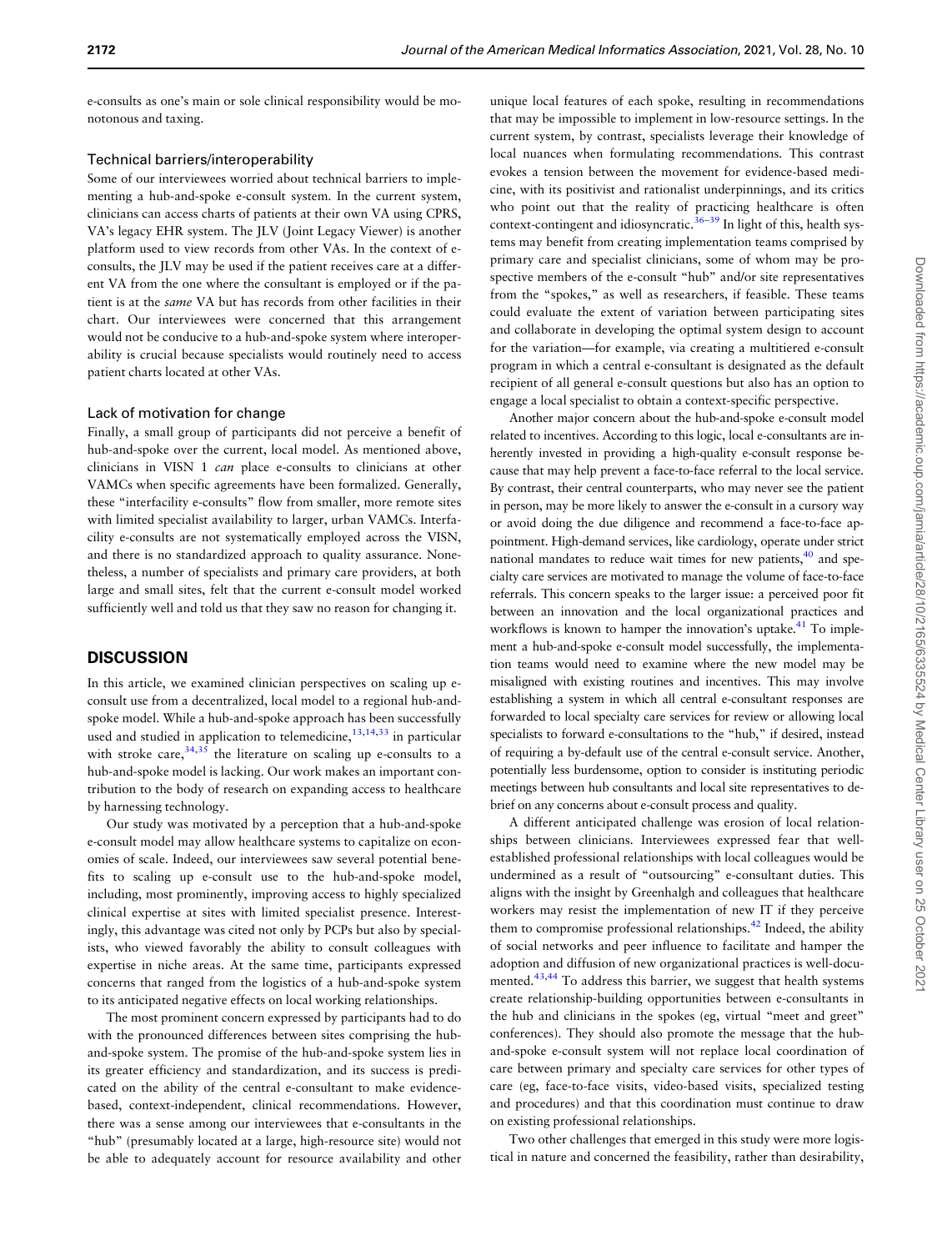

Figure 2. Recommendations for overcoming barriers to a hub-and-spoke e-consult model.

of implementing a hub-and-spoke model. One was a concern that central e-consultants would experience fatigue or even burnout if exclusively/mostly focused on answering e-consults. Distributing responsibilities between multiple central e-consultants to ensure that none of them is tasked with answering e-consults full-time appears desirable, as perceived lack of time for meaningful interactions with patients due to competing job demands has been tied to clinician dis-satisfaction.<sup>[45–47](#page-11-0)</sup> We advise that health systems experiment with different arrangements for central e-consultants' work schedule until they find one that ensures reliable access to e-consults in the hub without sacrificing the central e-consultants' well-being. Alternatives may include establishing a core group with part-time hub-andspoke e-consult duties or allowing the core group members to rotate for short periods of full-time hub-and-spoke e-consult duties.

Participants also anticipated challenges in using EHR platforms to access patient data across sites. While the specific nature of technological challenges at other systems may be different, interoperability is a salient barrier to the adoption and scaling up of healthcare innovations.[41,48](#page-11-0) Health systems can engage local informaticists in evaluating whether the current EHR capabilities are sufficient for a hub-and-spoke e-consult approach and which changes or modifications would be needed.

Finally, while many participants could see undeniable benefits of the hub-and-spoke model, some clinicians we interviewed did not immediately think that the new approach would be better than the system currently in place (sporadic use of interfacility e-consults). Prior to implementing a hub-and-spoke e-consult model, healthcare systems are advised to evaluate the organizational readiness for change.<sup>[49](#page-11-0)</sup> If the hub-and-spoke model is not seen as clearly advantageous, implementation champions would need to advocate for the change by compellingly presenting the benefits of the new model.

We present the above-mentioned recommendations, in summary form, in Figure 2. In a recent article, researchers involved in studying the Champlain BASE e-consult service in Canada summarized best practices in spreading and scaling up e-consult use in Canada, based on a policy forum discussion between key stakeholders.<sup>[18](#page-10-0)</sup> Their recommendations included bringing together stakeholders from different disciplines and organizations, building on existing policies and programs, and developing measures for evaluating impact of the spread/scale-up. Our work is complementary and synergistic with that of the Champlain BASE researchers because, despite the shared focus, our methods yielded a distinct set of concerns and recommendations.

Our work has limitations. We focused data collection on a regional network of the VHA. Although our findings might be more relevant to healthcare systems with comparable levels of specialty care resources, organizational structure, and/or technological resources, the overall approach we employed may provide useful guidance for preimplementation assessment regardless of setting. We limited our interviews with specialists to 3 specialties, but our sample included clinicians practicing at organizationally diverse facilities, which constitutes a strength. Finally, all interviews were conducted prior to the COVID-19 pandemic. Given the unprecedented rise in telehealth that the pandemic has unleashed, it is also possible that some of the technological barriers to the hub-and-spoke e-consult design may be less prevalent now. It is also possible that, with greater use of telehealth, clinicians might be more open to system redesign intended to improve efficiency.

#### **CONCLUSION**

In the era of COVID-19 and its aftermath, as telehealth technologies become more prominent, scaling up e-consults in line with a huband-spoke model may help pave the way for a new approach to care delivery, one that is both virtual and centralized. However, the success of this transformation will depend on the healthcare systems' ability to evaluate and address barriers to leveraging economies of scale for e-consults, especially among end users on whom adoption depends. Our article, focused on the experience of primary care providers and specialists, presents insights from a case study of 1 of the largest integrated healthcare systems in the United States, as well as generalizable recommendations for healthcare organizations contemplating a scale-up of their e-consult systems.

## FUNDING

This work was supported by the VA HSR&D Career Development Award for Dr. Seppo Rinne (1IK2HX002248) and the VISN 1 Access Initiative Award for Dr. Rinne and Dr. Vimalananda.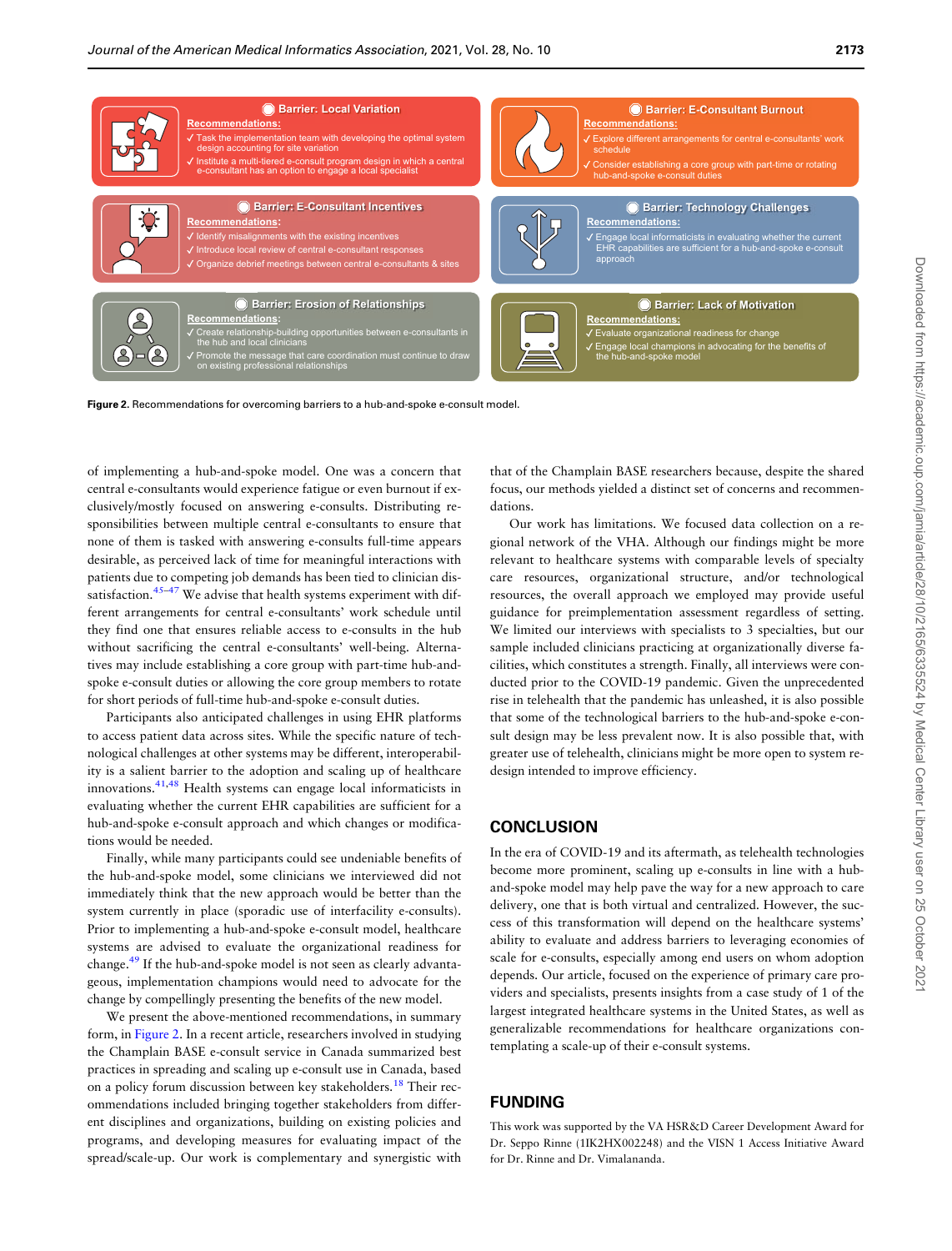#### <span id="page-10-0"></span>AUTHOR CONTRIBUTIONS

STR and VGV designed the research with input from EA, JDO, SLC, and SLS; EA, STR, and VGV collected the data; EA, STR, JDO, SLC, SLS, and VGV analyzed and interpreted the data; EA wrote the manuscript; STR, JDO, SLC, SLS and VGV revised and edited the manuscript for important intellectual content; all authors approved the final version to be published and are accountable for the accuracy and integrity of all aspects of the work.

### ACKNOWLEDGMENTS

This material is the result of work supported with resources and the use of facilities at the Bedford and Boston VA Healthcare Systems.

## DATA AVAILABILITY STATEMENT

The data underlying this manuscript cannot be shared publicly for the privacy of the individuals that participated in the study.

#### DISCLAIMER

The contents of this article do not represent the views of the US Department of Veterans Affairs or the United States Government.

## CONFLICT OF INTEREST STATEMENT

None declared.

#### REFERENCES

- 1. Heyworth L, Kirsh S, Zulman D, Ferguson JM, Kizer KW. Expanding access through virtual care: The VA's early experience with Covid-19. NEJM Catalyst Innov Care Deliv 2020; 1 (4): 1–11. doi: [https://catalyst.](https://catalyst.nejm.org/doi/full/10.1056/CAT.20.0327) [nejm.org/doi/full/10.1056/CAT.20.0327](https://catalyst.nejm.org/doi/full/10.1056/CAT.20.0327).
- 2. Wosik J, Fudim M, Cameron B, et al. Telehealth transformation: COVID-19 and the rise of virtual care. J Am Med Inform Assoc 2020; 27 (6): 957–62.
- 3. Smith AC, Thomas E, Snoswell CL, et al. Telehealth for global emergencies: implications for coronavirus disease 2019 (COVID-19). J Telemed Telecare 2020; 26 (5): 309–13.
- 4. Vimalananda VG, Gupte G, Seraj SM, et al. Electronic consultations (econsults) to improve access to specialty care: a systematic review and narrative synthesis. J Telemed Telecare 2015; 21 (6): 323–30.
- 5. Kwok J, Olayiwola JN, Knox M, Murphy EJ, Tuot DS. Electronic consultation system demonstrates educational benefit for primary care providers. J Telemed Telecare 2018; 24 (7): 465–72.
- 6. Liddy C, Abu-Hijleh T, Joschko J, Archibald D, Keely E. eConsults and learning between primary care providers and specialists. Fam Med 2019; 51 (7): 567–73.
- 7. Keely EJ, Archibald D, Tuot DS, Lochnan H, Liddy C. Unique educational opportunities for PCPs and specialists arising from electronic consultation services. Acad Med 2017; 92 (1): 45-51.
- 8. Vimalananda VG, Orlander JD, Afable MK, et al. Electronic consultations (E-consults) and their outcomes: a systematic review. J Am Med Inform Assoc 2020; 27 (3): 471–3. doi: 10.1093/jamia/ocz185[published Online First: Epub Date ]].
- 9. Gupte G, Vimalananda V, Simon SR, DeVito K, Clark J, Orlander JD. Disruptive innovation: implementation of electronic consultations in a Veterans Affairs Health Care System. JMIR Med Inform 2016; 4 (1): e6.
- 10. Kirsh S, Carey E, Aron DC, et al. Impact of a national specialty e-consultation implementation project on access. Am J Manag Care 2015; 21 (12): e648–54.
- 11. Elrod JK, Fortenberry JL Jr. The hub-and-spoke organization design: an avenue for serving patients well. BMC Health Serv Res 2017; 17 (Suppl 1): 457.
- 12. Brooklyn JR, Sigmon SC. Vermont hub-and-spoke model of care for opioid use disorder: development, implementation, and impact. J Addict Med 2017; 11 (4): 286–92.
- 13. Lesher AP, Fakhry SM, DuBose-Morris R, et al. Development and evolution of a statewide outpatient consultation service: leveraging telemedicine to improve access to specialty care. Popul Health Manag 2020; 23 (1): 20–8.
- 14. Pimentel CB, Gately M, Barczi SR, et al. GRECC connect: geriatrics telehealth to empower health care providers and improve management of older veterans in rural communities. Fed Pract 2019; 36 (10): 464–70.
- 15. Sarmiento KF, Folmer RL, Stepnowsky CJ, et al. National expansion of sleep telemedicine for veterans: The TeleSleep Program. J Clin Sleep Med 2019; 15 (9): 1355–64.
- 16. Elrod JK, Fortenberry JL Jr. The hub-and-spoke organization design revisited: a lifeline for rural hospitals. BMC Health Serv Res 2017; 17 (Suppl 4): 795.
- 17. Hirko KA, Kerver JM, Ford S, et al. Telehealth in response to the COVID-19 pandemic: implications for rural health disparities. J Am Med Inform Assoc 2020; 27 (11): 1816–8.
- 18. Moroz I, Archibald D, Breton M, et al. Key factors for national spread and scale-up of an eConsult innovation. Health Res Policy Syst 2020; 18 (1): 57.
- 19. Breton M, Smithman MA, Liddy C, et al. Scaling up eConsult for access to specialists in primary healthcare across four Canadian provinces: study protocol of a multiple case study. Health Res Policy Syst 2019; 17 (1): 83.
- 20. RubiconMD. eConsult Platform. Secondary eConsult Platform. [https://](https://www.rubiconmd.com/econsult-platform) [www.rubiconmd.com/econsult-platform](https://www.rubiconmd.com/econsult-platform). Accessed July 12, 2021.
- 21. AristaMD. How eConsults Work | Virtual Access to Specialty Care. Secondary How eConsults Work j Virtual Access to Specialty Care. [https://](https://www.aristamd.com/econsults/) [www.aristamd.com/econsults/.](https://www.aristamd.com/econsults/) Accessed July 12, 2021.
- 22. ConferMED. About ConferMED. Secondary About ConferMED. [https://](https://www.confermed.com/about-confermed/) [www.confermed.com/about-confermed/](https://www.confermed.com/about-confermed/). Accessed July 12, 2021.
- 23. Tuot DS, Leeds K, Murphy EJ, et al. Facilitators and barriers to implementing electronic referral and/or consultation systems: a qualitative study of 16 health organizations. BMC Health Serv Res 2015; 15: 568.
- 24. Haverhals LM, Sayre G, Helfrich CD, et al. E-consult implementation: lessons learned using consolidated framework for implementation research. Am J Manag Care 2015; 21 (12): e640–7.
- 25. Knox M, Murphy EJ, Leslie T, Wick R, Tuot DS. e-Consult implementation success: lessons from 5 county-based delivery systems. Am J Manag Care 2020; 26 (1): e21–e27.
- 26. Parikh PJ, Mowrey C, Gallimore J, Harrell S, Burke B. Evaluating e-consultation implementations based on use and time-line across various specialties. Int J Med Inform 2017; 108: 42-8.
- 27. Battaglia C, Lambert-Kerzner A, Aron DC, et al. Evaluation of e-consults in the VHA: provider perspectives. Fed Pract 2015; 32 (7): 42–8.
- 28. Kim EJ, Orlander JD, Afable M, et al. Cardiology electronic consultation (e-consult) use by primary care providers at VA medical centres in New England. J Telemed Telecare 2019; 25 (6): 370–7. doi: 10.1177/ 1357633X18774468[published Online First: Epub Date]j.
- 29. Cowper Ripley D, Ahern JK, Litt ER, Wilson LK, eds. Chapter 2: rural, highly rural, and insular island patients treated at each VA medical center. In: Rural Veterans Health Care Atlas FY 2015. 2nd ed. Washington, DC: VHA Office of Rural Health, Department of Veterans Affairs; 2017.
- 30. Department of Veterans Affairs. Pending Appointment and Electronic Wait List Summary for the period ending: 10/1/2018. Veterans Health Administration Website. [https://www.va.gov/HEALTH/docs/DR103\\_102018\\_Pub](https://www.va.gov/HEALTH/docs/DR103_102018_Public_Data_Pending_Appointments.pdf)[lic\\_Data\\_Pending\\_Appointments.pdf.](https://www.va.gov/HEALTH/docs/DR103_102018_Public_Data_Pending_Appointments.pdf) Accessed July 12, 2021.
- 31. Department of Veterans Affairs. Completed Appointment Wait Times National, Facilty, and Division Level Summaries for the reporting period ending October 2018. Veterans Health Administration Website; 2018. [https://www.va.gov/HEALTH/docs/DR106\\_112018\\_Public\\_Data\\_PDF\\_](https://www.va.gov/HEALTH/docs/DR106_112018_Public_Data_PDF_Completed_Appointments.pdf) [Completed\\_Appointments.pdf.](https://www.va.gov/HEALTH/docs/DR106_112018_Public_Data_PDF_Completed_Appointments.pdf) Accessed July 12, 2021.
- 32. Elo S, Kyngas H. The qualitative content analysis process. J Adv Nurs 2008; 62 (1): 107–15.
- 33. Lewiecki EM, Jackson A 3rd, Lake AF, et al. Bone Health TeleECHO: a force multiplier to improve the care of skeletal diseases in underserved communities. Curr Osteoporos Rep 2019; 17 (6): 474–82.
- 34. Huddleston P, Zimmermann MB. Stroke care using a hub and spoke model with telemedicine. Crit Care Nurs Clin North Am 2014; 26 (4): 469–75.